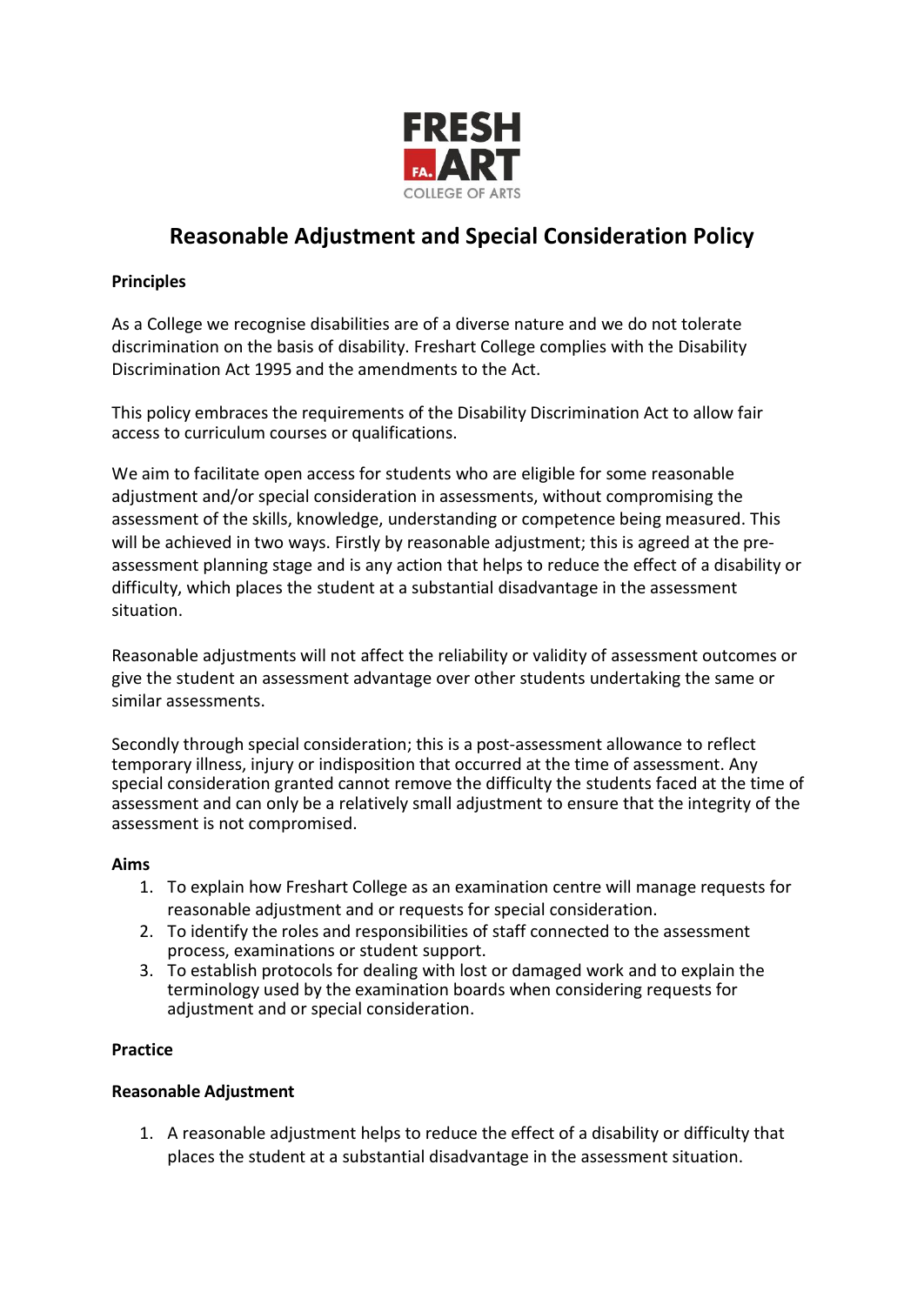Reasonable adjustments must not affect the validity or reliability of assessment outcomes, but may involve the following:

- $\triangleright$  Changing usual assessment arrangements
- $\triangleright$  Adapting assessment materials
- $\triangleright$  Providing assistance during assessment
- $\triangleright$  Re-organising the assessment physical environment
- $\triangleright$  Changing or adapting the assessment method
- $\triangleright$  Using assistive technology.
- 2. Reasonable adjustments must be approved (internally or externally) with the relevant examination board and set in place prior to assessment commencing. It is an arrangement to give a student access to a qualification.
- 3. The work produced following a reasonable adjustment must be assessed in the same way as the work from other students.
- 4. It is important to note that not all adjustments described will be reasonable, permissible or practical in particular situations. The student may not need, nor be allowed the same adjustment for all assessments.

#### **Reasonable adjustments could consist of the any of the following:**

- $\triangleright$  Allowing extra time, e.g. assignment extensions
- $\triangleright$  Using a different assessment location
- $\triangleright$  Use of coloured overlays, low vision aids, CCTV
- $\triangleright$  Use of assistive software
- $\triangleright$  Assessment material in large format or Braille
- $\triangleright$  Readers/scribes
- $\triangleright$  Practical assistants/transcribers/prompters
- $\triangleright$  Assessment material on coloured paper or in audio format
- $\triangleright$  Language-modified assessment material
- $\triangleright$  British Sign Language (BSL)
- $\triangleright$  Use of ICT/responses using electronic devices
- 2. Curriculum Leaders should ensure that students are recruited onto courses with integrity to ensure that students have the correct information and advice on their selected qualifications and that the qualifications will meet their needs.
- 3. The recruitment process should include the Curriculum leader assessing each potential student and making justifiable and professional judgments about the student's potential to successfully complete the assessment and achieve the qualification. Such assessment must identify, where appropriate, the support that will be made available to the student to facilitate access to the assessment.
- 4. Where the recruitment process identifies that the student may not be able to demonstrate attainment and thus gain achievement in all parts of assessment for the selected qualification, this must be communicated clearly to the student. A student may still decide to proceed with studying a particular qualification and not be entered for all or part of the assessment.
- 5. Freshart College will ensure that students are aware of the range of options available to them, including any reasonable adjustments that may be necessary, to enable them to demonstrate attainment across all of the required assessment strands; and any restrictions on progression routes to the student as a result of not achieving certain outcomes.
- 6. Reasonable adjustments are approved before an assessment and are intended to allow attainment to be demonstrated. A student does not have to be disabled (as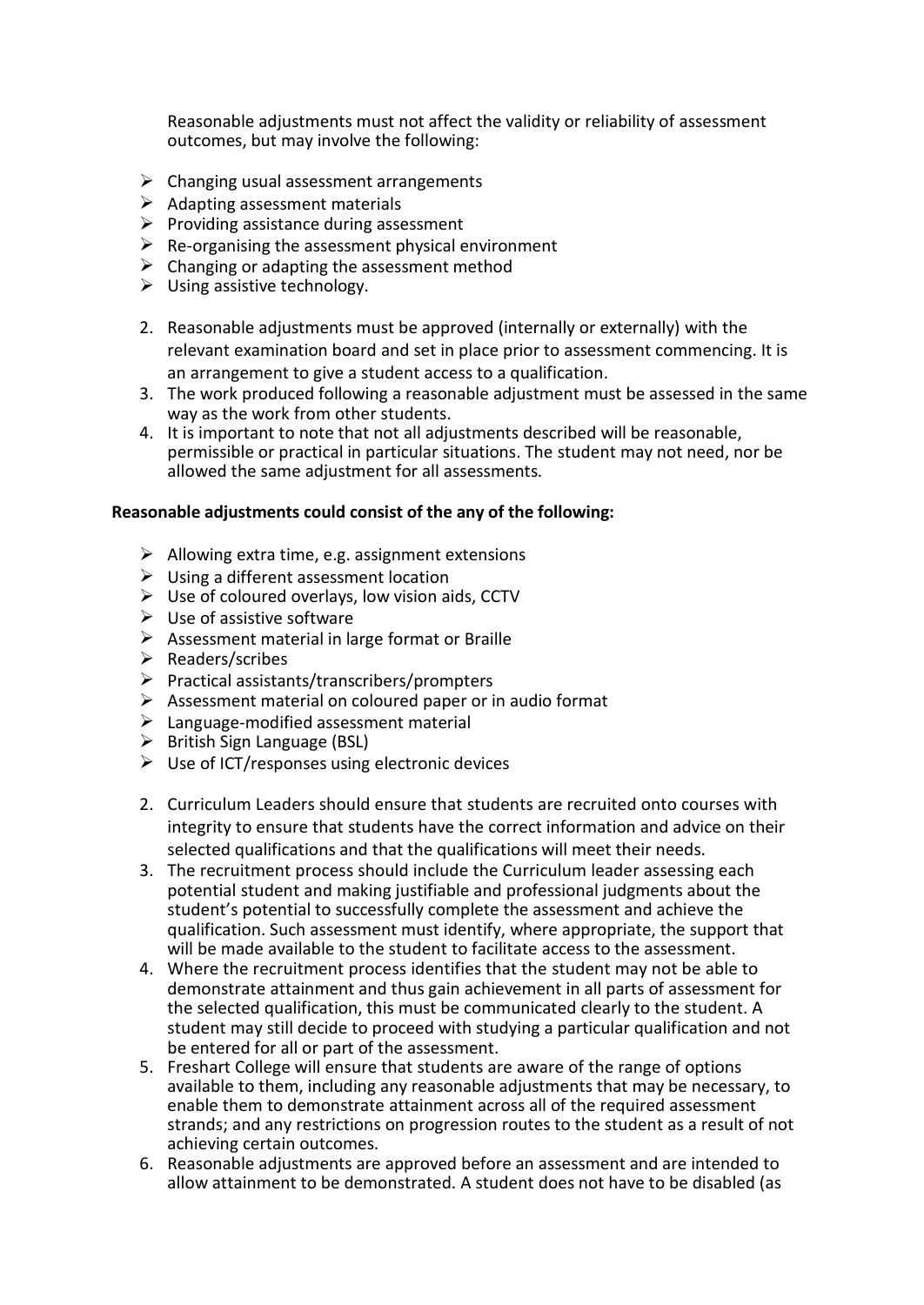defined by the DDA) to qualify for reasonable adjustment; nor will every student who is disabled be entitled to reasonable adjustment. Allowing reasonable adjustment is dependent upon how it will facilitate access for the student.

- 7. All reasonable adjustments will be transparent and unbiased, recorded on relevant examination board documentation and will kept on record in compliance with regulations in School.
- 8. It will be the responsibility of the Examinations Officer to ensure that any access arrangements implemented by the College on behalf of a student, is based on firm evidence that there is a barrier to assessment.
- 9. It should be noted that a Statement of Special Educational Needs (SEN) does not automatically qualify the student for reasonable adjustment to assessment, as the SEN statement may not contain a recent evaluation of the need of that student; and the reasonable adjustment may compromise the assessment.

## **Special Considerations**

- 1. A special consideration is consideration given following a period of assessment for a student who was prepared for and present at an assessment but who may have been disadvantaged by temporary illness, injury or adverse circumstances that have arisen at or near to the time of assessment.
- 2. Where assessment is in the form of an electronic test set and marked by computer, then it will be more appropriate to offer the student an opportunity to take the assessment at a later date.
- 3. A special consideration cannot give the student an unfair advantage but it can be regarded as when a performance in an assessment is affected by circumstances beyond the control of the student, e.g. recent personal illness, accident, bereavement, serious disturbance during the assessment or alternative assessment arrangements which were agreed in advance of the assessment proved inappropriate or inadequate or part of an assessment has been missed due to circumstances beyond the control of the student.
- 4. In order to apply for special consideration then evidence must be supplied by a student and then by Freshart as a College.

The following examples are not designed to be an exhaustive list but to give an example of the weight of circumstances that will be considered:

- $\triangleright$  Terminal illness of the student
- $\triangleright$  Terminal illness of a parent
- $\triangleright$  Recent bereavement of a member of the immediate family
- $\triangleright$  Serious and disruptive domestic crises leading to acute anxiety about the family
- $\triangleright$  Incapacitating illness of the student
- $\triangleright$  Severe car accident
- $\triangleright$  Recent traumatic experience such as death of a close friend or distant relative
- $\triangleright$  Flare-up of severe congenital conditions such as epilepsy, diabetes, severe asthmatic attack
- $\triangleright$  Recent domestic crisis
- $\triangleright$  Recent physical assault trauma
- $\triangleright$  Broken limb on the mend.
- 5. All applications for special consideration will only be made on a case-by-case basis and therefore separate applications will be made for any student. The only